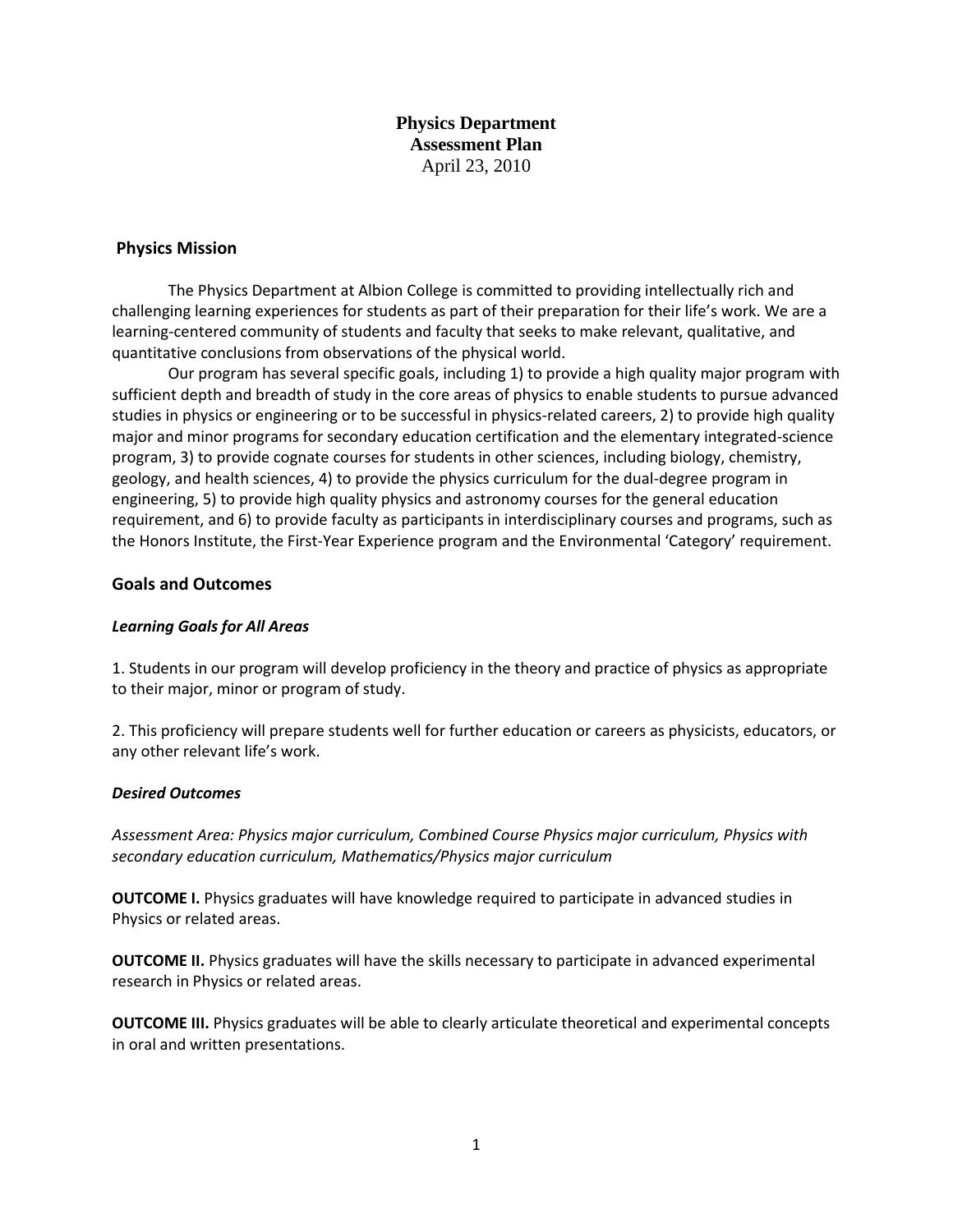# **Program Components**

Program components and learning objectives are identified in the table on the next page. Here, the Physics major program includes Phys 167, 168, 191, 243, 244, 245, 250, 291, 325, 336, 350, and one or more upper level courses. The Combined Course Physics major includes 167, 168, 191, 243, 244, and 245, and additional coursework that transferred from the engineering school. The Physics major with elementary education certification includes Phys 167, 168, 191, 243, 244, 245, 250, 291, 325, and 336 with two elective courses which can include Phys 105 or Phys 206. The Interdepartmental Mathematics/Physics major includes Phys 167, 168, 243, 244, 250, 325, 336, and 380 with additional mathematics courses. Also listed in the table below are the introductory and intermediate astronomy courses (105 and 206, respectively). Not included are courses in the "pre-medical" curriculum (115 and 116), and other "General Education" courses (101 and 102).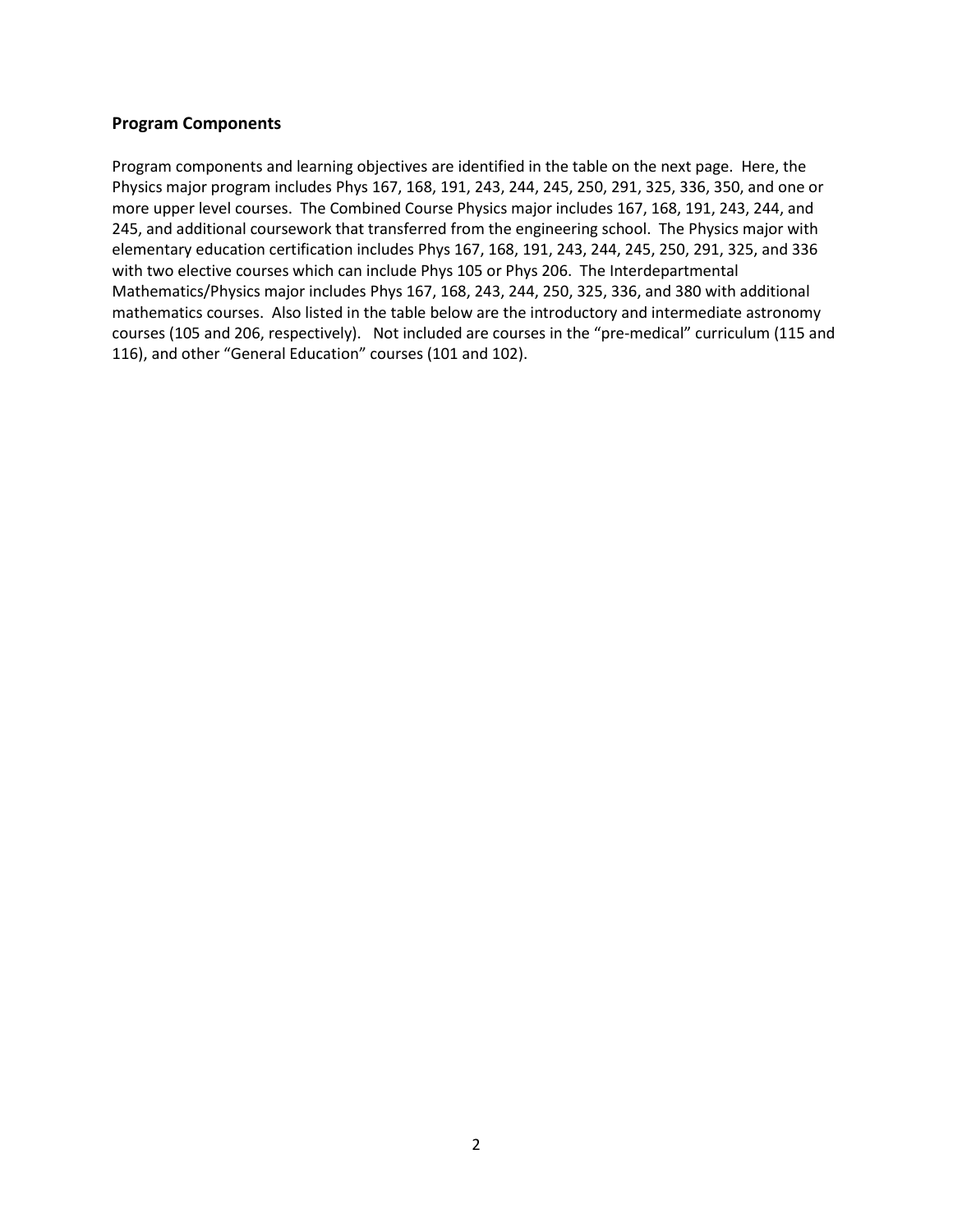| <b>Outcome</b>                                                                                                                                                                                                                                                | <b>Learning Objectives</b>                                                                                                  | 105                | 105L | 205/206 | 205L206L           | 167                | 167L                      | 168                       | 168L                      | 191/291        | 243            | 244 | 245            | 245L                      | 250 | 308          | 322 | 325            | 336                | 350            | 380 | 384 | 387            | Assessment<br>Measure |
|---------------------------------------------------------------------------------------------------------------------------------------------------------------------------------------------------------------------------------------------------------------|-----------------------------------------------------------------------------------------------------------------------------|--------------------|------|---------|--------------------|--------------------|---------------------------|---------------------------|---------------------------|----------------|----------------|-----|----------------|---------------------------|-----|--------------|-----|----------------|--------------------|----------------|-----|-----|----------------|-----------------------|
| 1. Students in Physics<br>courses will<br>demonstrate<br>knowledge of the<br>fundamentals of physics<br>and/or or astronomy<br>principles.                                                                                                                    | Students will explain and apply<br>their understanding of mechanics                                                         | $\mathsf{x}$       |      | x       |                    | $\pmb{\times}$     | $\boldsymbol{\mathsf{x}}$ |                           |                           |                |                |     |                |                           |     |              |     | x              |                    | $\pmb{\chi}$   |     |     |                | <b>MFT</b>            |
|                                                                                                                                                                                                                                                               | Students will explain and apply<br>their understanding of electricity,<br>magnetism, and optics                             | X                  |      |         |                    |                    |                           | $\boldsymbol{\mathsf{x}}$ | $\boldsymbol{\mathsf{x}}$ |                |                |     | $\pmb{\times}$ |                           |     | $\pmb{\chi}$ | x   |                | $\pmb{\mathsf{x}}$ | $\pmb{\chi}$   |     |     |                |                       |
|                                                                                                                                                                                                                                                               | Students will explain and apply<br>their understanding of thermo-<br>dynamics                                               |                    |      |         |                    |                    |                           | $\boldsymbol{\mathsf{x}}$ | $\pmb{\chi}$              |                |                |     |                |                           |     |              |     |                |                    |                |     | x   |                |                       |
|                                                                                                                                                                                                                                                               | Students will explain and apply<br>their understanding of quantum<br>mechanics                                              |                    |      |         |                    |                    |                           |                           |                           |                |                |     |                |                           | x   |              |     |                |                    | $\pmb{\times}$ |     |     | X              |                       |
|                                                                                                                                                                                                                                                               | Students will learn to interpret<br>and create mathematical models<br>and/or simulations of physical<br>phenomena.          |                    |      |         |                    | $\pmb{\mathsf{x}}$ | X                         | X                         | $\pmb{\mathsf{x}}$        |                | X              | X   | $\pmb{\times}$ | $\boldsymbol{\mathsf{x}}$ |     |              |     |                |                    | $\pmb{\times}$ | X   |     | $\pmb{\times}$ |                       |
|                                                                                                                                                                                                                                                               | Students will be able to explain<br>and apply their understanding of<br>astronomical phenomena.                             | x                  | X    | X       | $\pmb{\mathsf{x}}$ |                    |                           |                           |                           |                | $\pmb{\times}$ | x   |                |                           |     |              |     | $\pmb{\times}$ |                    |                | x   |     |                |                       |
| 2. Students who take<br>laboratory courses in<br>physics will be able to<br>(C) conduct<br>experiments using<br>accepted experimental<br>methodologies and/or<br>(D) design experiments<br>to explore problems of<br>practical and<br>theoretical importance. | Students will learn the skills that<br>are necessary to conduct<br>experiments that seek to<br>elucidate physical phenomena |                    |      |         |                    |                    | C                         |                           | $\mathsf C$               |                |                |     |                | C,<br>D                   |     |              |     |                |                    | C,<br>D        |     |     |                | Lab Exam              |
| 3. Students will clearly<br>articulate theoretical<br>and experimental<br>concepts in oral and<br>written presentations.                                                                                                                                      | Students will learn how to make<br>effective oral and written<br>presentations.                                             | $\pmb{\mathsf{x}}$ |      |         |                    |                    | X                         | X                         | $\pmb{\mathsf{x}}$        | $\pmb{\times}$ |                |     |                | X                         |     |              |     |                |                    | $\pmb{\times}$ |     |     |                | Presentation          |